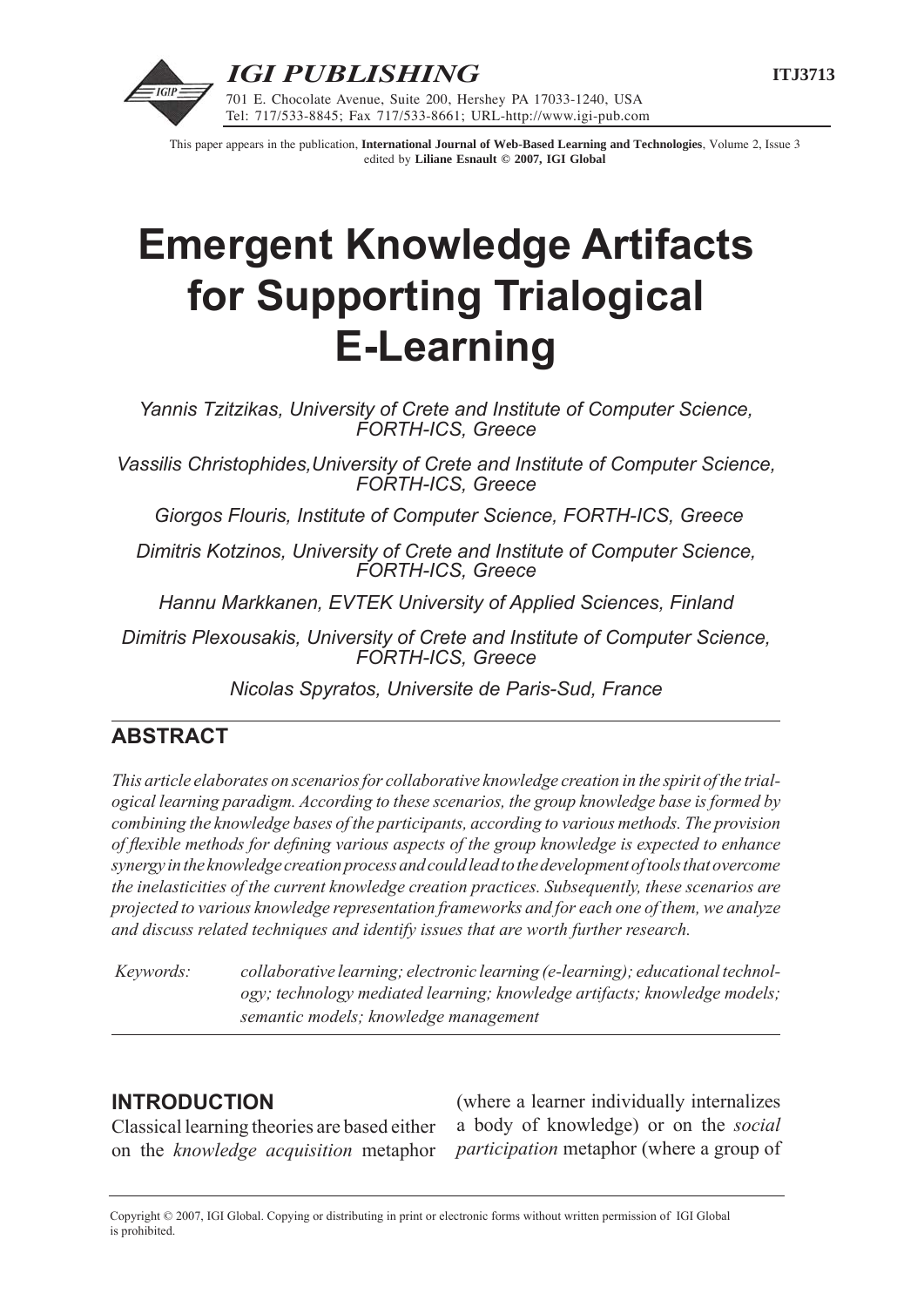learners collaboratively appropriate a body of knowledge). Although widely accepted, these theories do not sufficiently capture innovative practices of both learning and working with knowledge (i.e., knowledge practices). Only sharing of knowledge in action, that is, sharing the process of learning itself, is a reliable base for developing a shared cognition (seen both as a group and an individual characteristic). In this context, the emerging theory of "*trialogical learning*" (*TL*) focuses on the social processes by which learners collectively enrich/transform their individual and shared cognition.

According to trialogical learning, knowledge creation activities rely heavily on the use, manipulation, and evolution of shared knowledge artifacts externalizing a body of (tacit or explicit) knowledge (Paavola, Lipponen, & Hakkarainen, 2004). By representing their cognitive structures or knowledge practices under the form of artifacts, individual learners can interact with themselves as well as with external tools (e.g., computers, information resources) to negotiate the meaning of concepts and signs embodied in these artifacts; this would ultimately allow them to reach a common understanding of the problem at hand. We could therefore consider the notion of shared objects of activity as the cornerstone of trialogical learning, a notion that is general enough to accommodate the requirements of various application contexts.

Shared knowledge artifacts are very useful in many applications involving some kind of collaboration. For instance, a video that records how group members carry out their tasks could be considered as a shared knowledge artifact that the group could annotate (with free text or

with respect to an ontology), analyze, and further discuss (e.g., for capturing tacit group knowledge). Moreover, and more interestingly, a knowledge artifact could take a more formal substance (e.g., for capturing explicit group knowledge) as in the case of documents (e.g., a survey article), conceptualizations (e.g., a data/knowledge base), or even software code exchanged within a group. Hereafter, we shall use the term *knowledge artifact* to refer to what is being created and/or shared by a group of learners (which could be a set of words, documents, concept maps, ontologies, annotations, etc.). It is worth mentioning that the paradigm of trialogical e-learning can be very useful within communities of practice (CoPs), as it can facilitate the negotiation of meaning and it can contribute to the development of explicit and innovative knowledge inside a CoP (Domingue, Motta, Shum, Vargas-Vera, Kalfoglou, & Farnes, 2001).

In order to communicate and meaningfully interpret their individual viewpoints, cooperating learners need to agree on a common conceptual frame of reference. Models and techniques that allow diversification and flexible amalgamation of different worldviews are still in their infancy. In this article, we investigate various ways to build emerging knowledge spaces using the trialogical learning paradigm for eliciting the functional requirements. In particular, we focus on the various methods that can be used in order to form the common knowledge of a group by combining the individual knowledge of its members. The provision of flexible methods for defining various aspects of the group knowledge is expected to foster knowledge creation processes, and could lead to the development of tools that overcome the inelasticities of the current knowledge creation practices.

Copyright © 2007, IGI Global. Copying or distributing in print or electronic forms without written permission of IGI Global is prohibited.